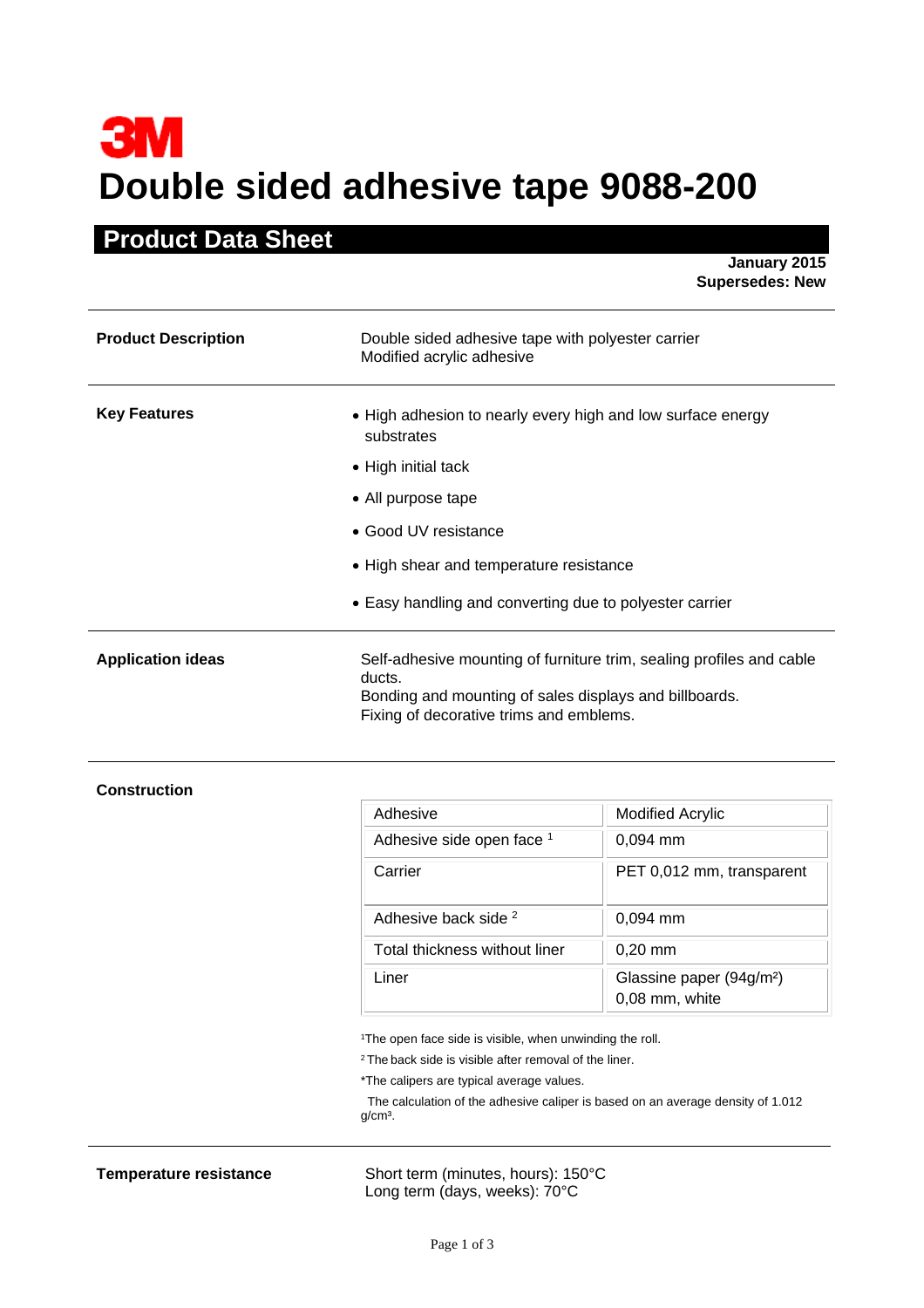| <b>Physical properties and</b><br>performance characteristics | Adhesion to stainless, steel after 72 h at room<br>temp, angle: 180°,<br>Haul-off speed: 300 mm/min., 0,05 mm PET-Film;<br>Finat FTM1     | 11.5 N/cm     |
|---------------------------------------------------------------|-------------------------------------------------------------------------------------------------------------------------------------------|---------------|
|                                                               | Adhesion to ABS after 72 h at room temperature,<br>angle: $180^\circ$ ,<br>Haul-off speed: 300 mm/min., 0,05 mm PET-Film;<br>Finat FTM1   | 10.6 N/cm     |
|                                                               | Adhesion to polycarbonate after 72 h at room<br>temperature, angle: 180°,<br>Haul-off speed: 300 mm/min., 0,05 mm PET-Film;<br>Finat FTM1 | 8.5 N/cm      |
|                                                               | Adhesion to Polypropylen after 72 h at room<br>temperature, angle: 180°,<br>Haul-off speed: 300 mm/min., 0,05 mm PET-Film;<br>Finat FTM1  | $11.2$ N/cm   |
|                                                               | Static shear resistance to stainless steel at room<br>temperature; Finat FTM8                                                             | >10,000 min   |
|                                                               | Static shear resistance to stainless steel at 70°C;<br>Finat FTM8                                                                         | $>10,000$ min |

| <b>Storage</b>                    | Store at 16°C-25°C and 40-65% relative humidity in original carton                                                                                                                                                                                                                                                                                                                                                                                                                                                                                                                                                                       |
|-----------------------------------|------------------------------------------------------------------------------------------------------------------------------------------------------------------------------------------------------------------------------------------------------------------------------------------------------------------------------------------------------------------------------------------------------------------------------------------------------------------------------------------------------------------------------------------------------------------------------------------------------------------------------------------|
| <b>Shelf Life</b>                 | 12 months after date of delivery                                                                                                                                                                                                                                                                                                                                                                                                                                                                                                                                                                                                         |
| <b>Precautionary Information</b>  | Refer to product label and Material Safety Data Sheet for health and<br>safety information before using the product.<br>For information please contact your local 3M Office.<br>www.3M.com                                                                                                                                                                                                                                                                                                                                                                                                                                               |
| <b>For Additional Information</b> | To request additional product information or to arrange for sales<br>assistance, call<br>Address correspondence to: 3M                                                                                                                                                                                                                                                                                                                                                                                                                                                                                                                   |
| <b>Important Notice</b>           | All statements, technical information and recommendations<br>contained in this document are based upon tests or experience that<br>3M believes are reliable. However, many factors beyond 3M's<br>control can affect the use and performance of a 3M product in a<br>particular application, including the conditions under which the<br>product is used and the time and environmental conditions in which<br>the product is expected to perform. Since these factors are uniquely<br>within the user's knowledge and control, it is essential that the user<br>evaluate the 3M product to determine whether it is fit for a particular |